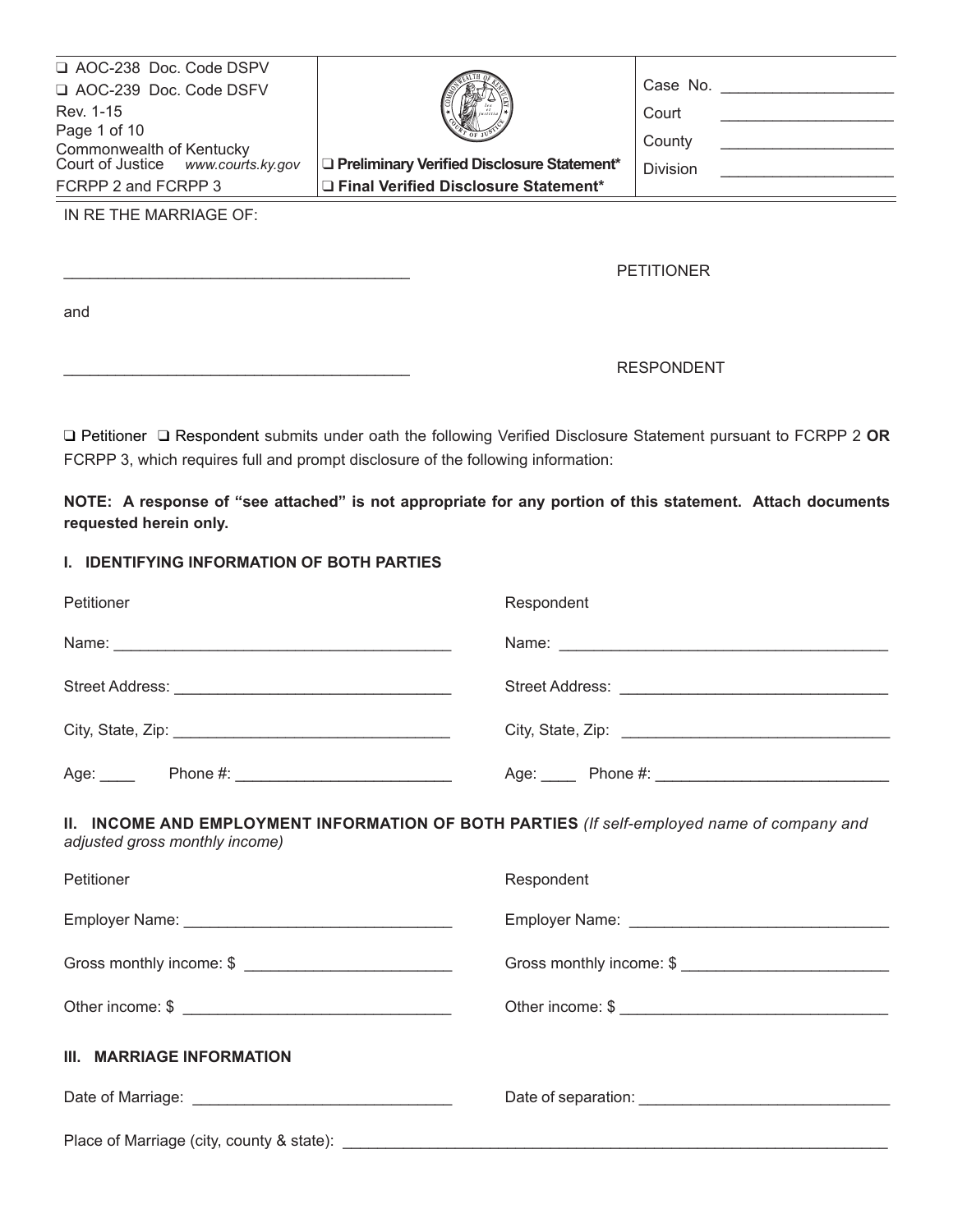# **IV. CHILDREN'S INFORMATION** *(If more than 3 children, continue on a separate sheet)*

A. Minor children born to parties (number \_\_\_\_\_\_\_\_) and More CHILDREN attached?

| Name                                                                                                                                | <b>Current Age</b>            |
|-------------------------------------------------------------------------------------------------------------------------------------|-------------------------------|
|                                                                                                                                     |                               |
|                                                                                                                                     |                               |
|                                                                                                                                     |                               |
| B. Monthly child care/day care expenses: Cost \$                                                                                    | Paid by _____________________ |
|                                                                                                                                     |                               |
| D. Either party court-ordered to pay child support for a child born before the children born of this marriage? $\Box$ Yes $\Box$ No |                               |
|                                                                                                                                     |                               |
|                                                                                                                                     |                               |
|                                                                                                                                     |                               |
|                                                                                                                                     |                               |
| V. SUMMARY OF ASSETS & DEBTS                                                                                                        |                               |
| A. REAL ESTATE (If more than 2 properties, continue on a separate sheet)                                                            |                               |
| Are you making a non-marital claim? $\Box$ Yes $\Box$ No If yes, you must comply with Section IX below.                             |                               |
| Property 1:                                                                                                                         |                               |

| 1st Mortgage Payoff Amount: _____________________________ |                                                                                  |  |
|-----------------------------------------------------------|----------------------------------------------------------------------------------|--|
|                                                           |                                                                                  |  |
|                                                           | 2nd Mortgage or Home Equity Loan Payoff Amount: ________________________________ |  |
|                                                           |                                                                                  |  |
| Property 2:                                               |                                                                                  |  |
|                                                           |                                                                                  |  |
|                                                           |                                                                                  |  |
| 1st Mortgage Payoff Amount: _____________________________ |                                                                                  |  |
|                                                           |                                                                                  |  |
|                                                           | 2nd Mortgage or Home Equity Loan Payoff Amount: ________________________________ |  |
|                                                           |                                                                                  |  |
|                                                           |                                                                                  |  |

**More REAL ESTATE attached?** q **Yes** q **No Total Real Estate Equity: \_\_\_\_\_\_\_\_\_\_\_\_\_\_\_\_\_\_\_\_\_\_\_\_\_\_\_**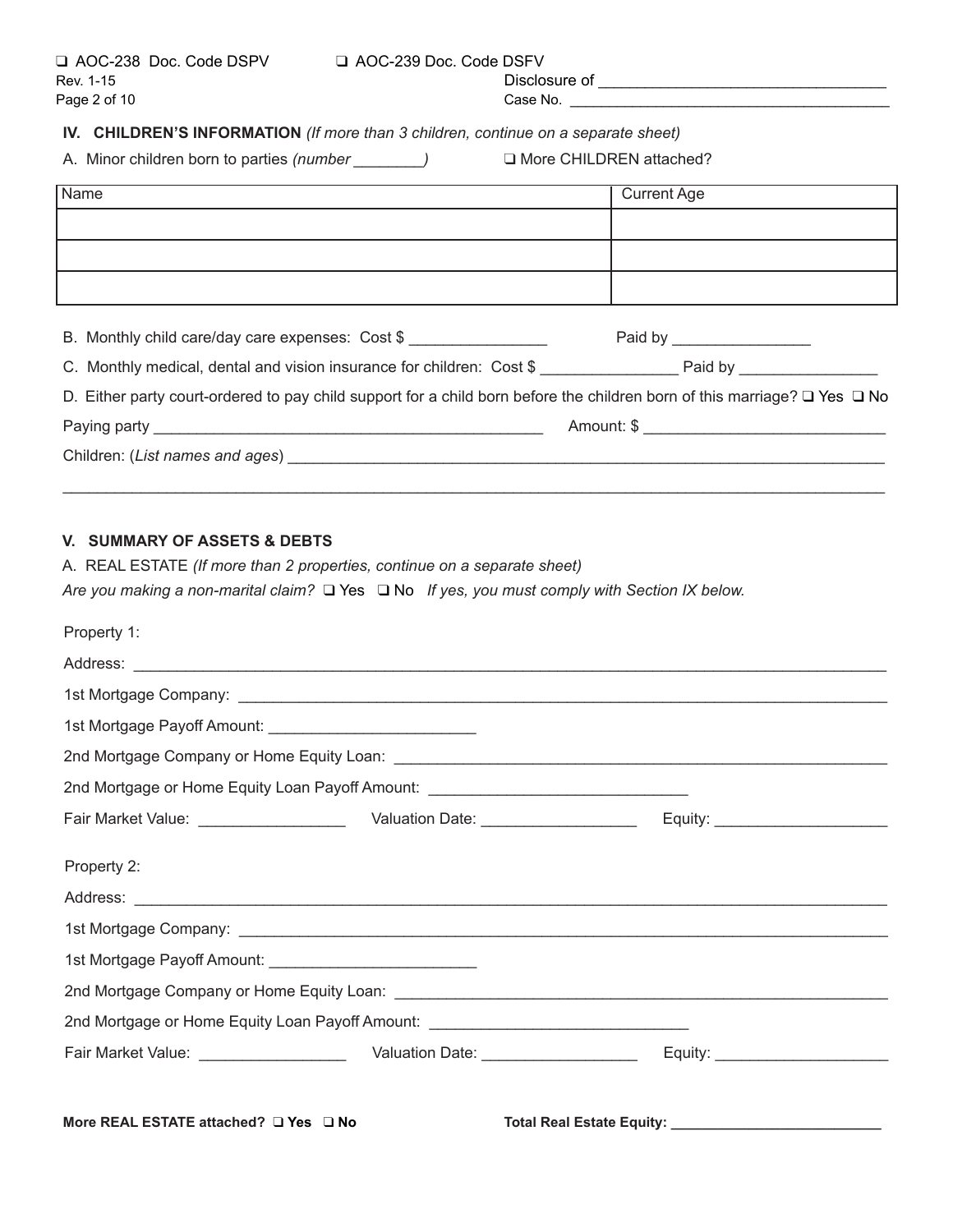Vehicle 1:

B. VEHICLES - Automobiles, Motorcycles, Boats, Trucks, Motor Homes, etc. *(If more than 3 vehicles, continue on a separate sheet) Are you making a non-marital claim?* q Yes q No *If yes, you must comply with Section IX below.*

| venicle 1:                                                                                                                                                                                                                     |                                                                                  |                                      |
|--------------------------------------------------------------------------------------------------------------------------------------------------------------------------------------------------------------------------------|----------------------------------------------------------------------------------|--------------------------------------|
|                                                                                                                                                                                                                                |                                                                                  |                                      |
| NADA Value: _________________                                                                                                                                                                                                  | Valuation Date: _________________                                                | Debt Owed: _________________         |
| Lien Holder: University of the Manuscript of the Manuscript of the Manuscript of the Manuscript of the Manuscript of the Manuscript of the Manuscript of the Manuscript of the Manuscript of the Manuscript of the Manuscript  |                                                                                  |                                      |
| Is this a leased vehicle? $\Box$ Yes $\Box$ No                                                                                                                                                                                 | If yes, please complete the following: Monthly Payment:                          |                                      |
| Lease Term Ends: _________________                                                                                                                                                                                             |                                                                                  |                                      |
| Vehicle 2:                                                                                                                                                                                                                     |                                                                                  |                                      |
|                                                                                                                                                                                                                                |                                                                                  |                                      |
|                                                                                                                                                                                                                                | Valuation Date: __________________                                               | Debt Owed: ___________________       |
| Lien Holder: The Commission of the Commission of the Commission of the Commission of the Commission of the Commission of the Commission of the Commission of the Commission of the Commission of the Commission of the Commiss |                                                                                  |                                      |
| Is this a leased vehicle? $\square$ Yes $\square$ No If yes, please complete the following: Monthly Payment:                                                                                                                   |                                                                                  |                                      |
| Lease Term Ends: _________________                                                                                                                                                                                             |                                                                                  |                                      |
| Vehicle 3:                                                                                                                                                                                                                     |                                                                                  |                                      |
|                                                                                                                                                                                                                                |                                                                                  |                                      |
| NADA Value: _________________                                                                                                                                                                                                  | Valuation Date: Valuation Date:                                                  | Debt Owed: __________________        |
| Lien Holder: North States and States                                                                                                                                                                                           |                                                                                  |                                      |
| Is this a leased vehicle? $\Box$ Yes $\Box$ No                                                                                                                                                                                 | If yes, please complete the following: Monthly Payment: ________________________ |                                      |
| Lease Term Ends: _________________                                                                                                                                                                                             |                                                                                  |                                      |
| More VEHICLES attached? □ Yes □ No                                                                                                                                                                                             |                                                                                  | Total Vehicle Equity: ______________ |

C. BANK ACCOUNTS – Checking, Savings, CDs, Money Market accounts, etc. *(If more than 3 accounts, continue on a separate sheet) (Do not list account numbers)*

Are you making a non-marital claim?  $\Box$  Yes  $\Box$  No *If yes, you must comply with Section IX below.* 

| Owner(s)                     | <b>Institution Name</b><br>NO ACCOUNT NUMBERS] | Type of Account | <b>Valuation Date</b>          | <b>Balance</b> |
|------------------------------|------------------------------------------------|-----------------|--------------------------------|----------------|
|                              |                                                |                 |                                |                |
|                              |                                                |                 |                                |                |
|                              |                                                |                 |                                |                |
| More BANK ACCOUNTS attached? | Yes $\Box$ No<br>$\Box$                        |                 | <b>Total Current Balances:</b> |                |

D. STOCKS, BONDS, PORTFOLIOS, MUTUAL FUNDS, ETC. *(If more than 3, continue on a separate sheet) Are you making a non-marital claim?* q Yes q No *If yes, you must comply with Section IX below.*

| <b>Institution Name</b>                     |           | Stock/Portfolio Name         | <b>Valuation Date</b> | <b>Current Value</b> |
|---------------------------------------------|-----------|------------------------------|-----------------------|----------------------|
|                                             |           |                              |                       |                      |
|                                             |           |                              |                       |                      |
|                                             |           |                              |                       |                      |
|                                             |           |                              |                       |                      |
|                                             |           |                              |                       |                      |
| More INVESTMENTS attached?<br>$\square$ Yes | $\Box$ No | <b>Total Current Values:</b> |                       |                      |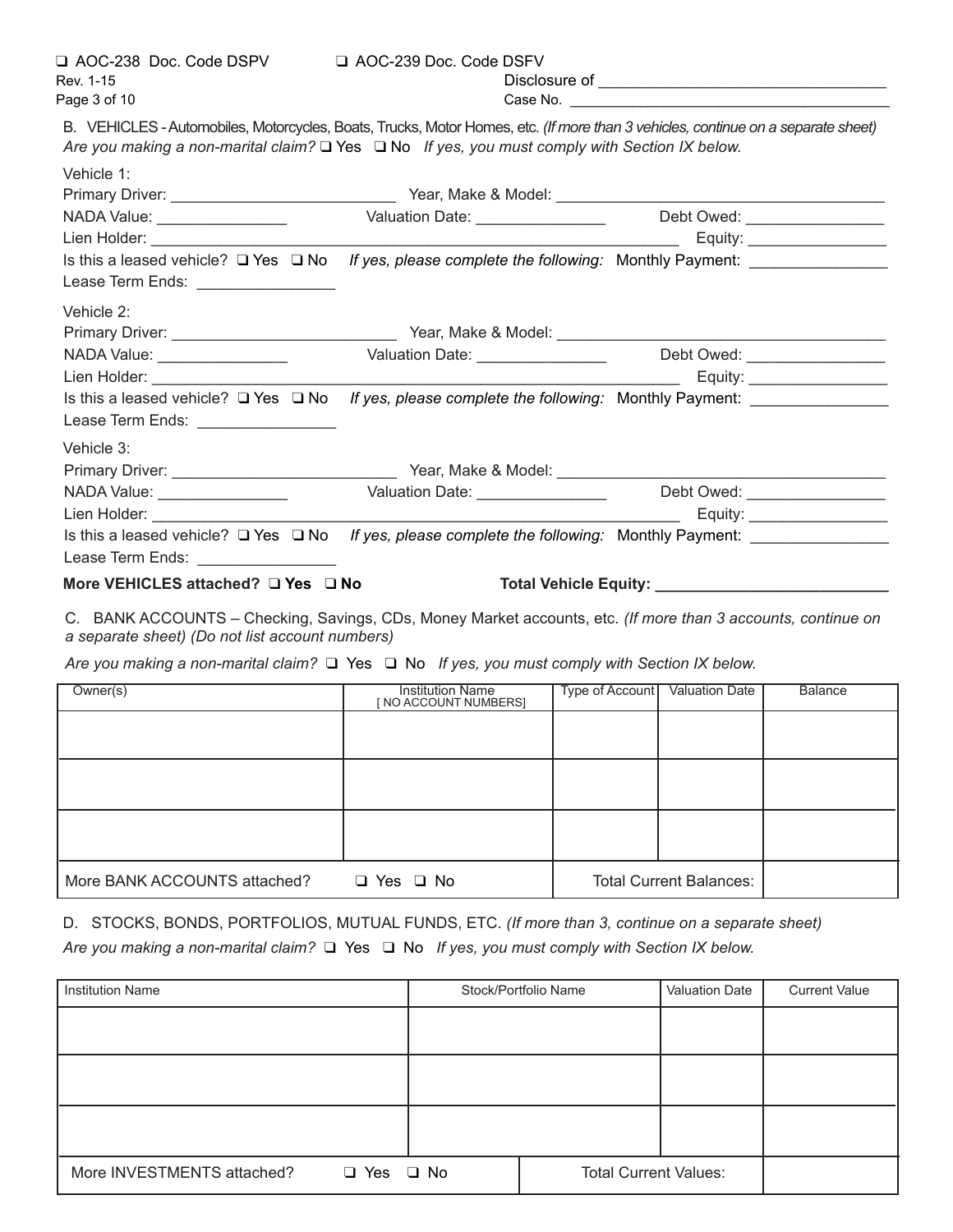E. RETIREMENT BENEFITS – IRA, Keogh, 401(K), 403(b), Pension, etc. *(If more than 3, continue on a separate sheet) Are you making a non-marital claim?* q Yes q No *If yes, you must comply with Section IX below.*

| Participant                        | Plan Name | Contrib/Non          | Vested/Non | Pay Status?                              | <b>Valuation Date</b> | <b>Balance</b> |
|------------------------------------|-----------|----------------------|------------|------------------------------------------|-----------------------|----------------|
|                                    |           |                      |            |                                          |                       |                |
|                                    |           |                      |            |                                          |                       |                |
|                                    |           |                      |            |                                          |                       |                |
|                                    |           |                      |            |                                          |                       |                |
|                                    |           |                      |            |                                          |                       |                |
|                                    |           |                      |            |                                          |                       |                |
|                                    |           |                      |            |                                          |                       |                |
| More RETIREMENT BENEFITS attached? |           | $\Box$ Yes $\Box$ No |            | <b>Total Retirement Benefits Values:</b> |                       |                |

Have any loans been taken out against any of these Retirement Benefits?  $\Box$  Yes  $\Box$  No If so, describe:  $\overline{\phantom{a}}$ 

F. LIFE INSURANCE *(If more than 3 policies, continue on a separate sheet)*

*Are you making a non-marital claim?* q Yes q No *If yes, you must comply with Section IX below.*

| Policy 1:                                                                       |                                                                                                                |  |
|---------------------------------------------------------------------------------|----------------------------------------------------------------------------------------------------------------|--|
|                                                                                 |                                                                                                                |  |
|                                                                                 |                                                                                                                |  |
|                                                                                 | Policy #: ___________________________Valuation Date: _______________Cash Surrender Value: ____________________ |  |
| Policy 2:                                                                       |                                                                                                                |  |
|                                                                                 |                                                                                                                |  |
|                                                                                 |                                                                                                                |  |
|                                                                                 | Policy #: ___________________________Valuation Date: _______________Cash Surrender Value: ____________________ |  |
| Policy 3:                                                                       |                                                                                                                |  |
|                                                                                 |                                                                                                                |  |
|                                                                                 |                                                                                                                |  |
|                                                                                 | Policy #: ____________________________Valuation Date: _______________Cash Surrender Value: ___________________ |  |
|                                                                                 | More LIFE INSURANCE attached? □ Yes □ No Total Cash Value: ______________________                              |  |
| G. BUSINESS INTERESTS (If more than 3 businesses, continue on a separate sheet) | Are you making a non-marital claim? $\Box$ Yes $\Box$ No If yes, you must comply with Section IX below.        |  |
|                                                                                 |                                                                                                                |  |
|                                                                                 |                                                                                                                |  |
|                                                                                 |                                                                                                                |  |
|                                                                                 |                                                                                                                |  |
|                                                                                 |                                                                                                                |  |
|                                                                                 |                                                                                                                |  |
|                                                                                 |                                                                                                                |  |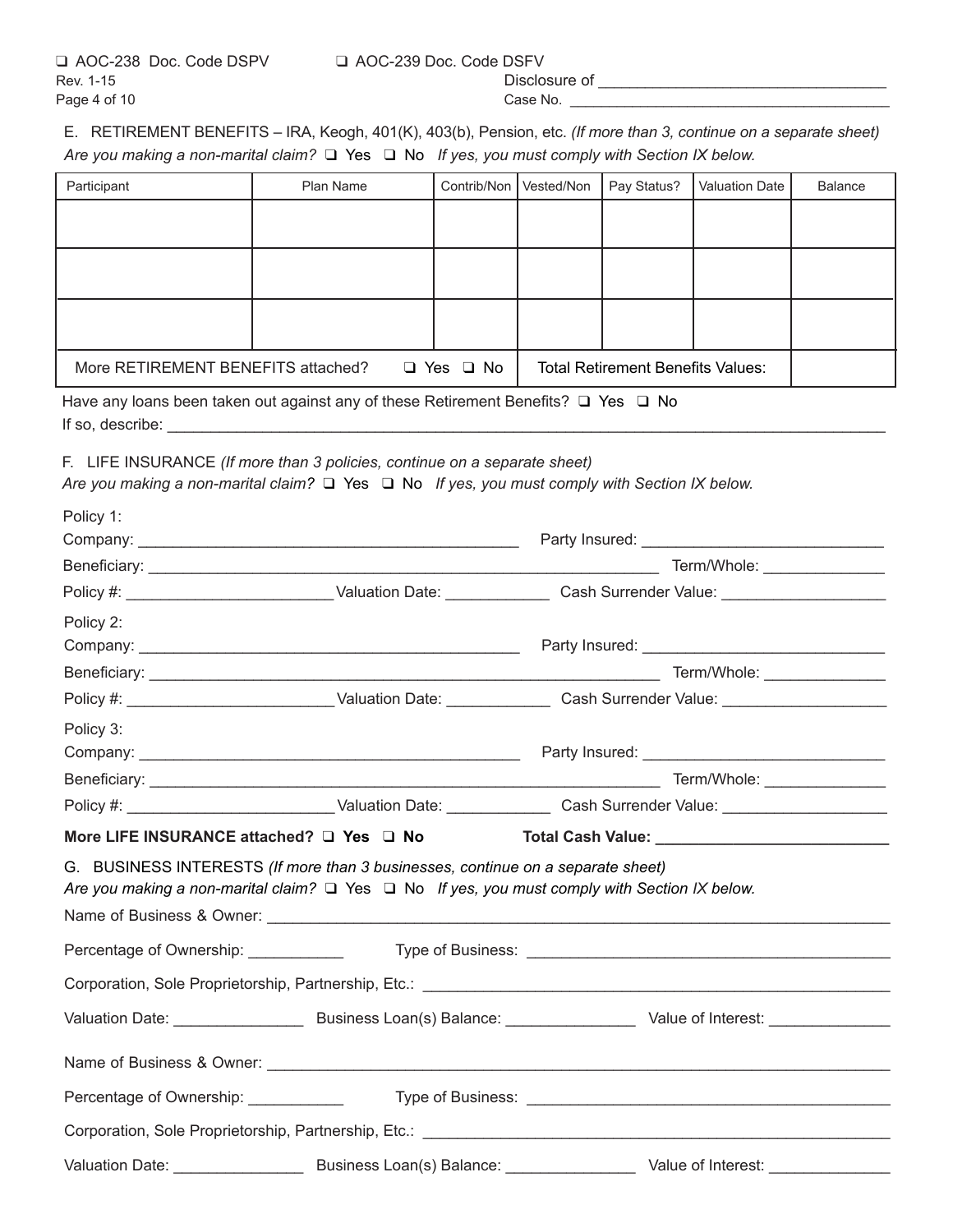| Rev. 1-15<br>Page 5 of 10                                                                               |                                                       |                                                                                                                                                                                                                                        |
|---------------------------------------------------------------------------------------------------------|-------------------------------------------------------|----------------------------------------------------------------------------------------------------------------------------------------------------------------------------------------------------------------------------------------|
|                                                                                                         |                                                       |                                                                                                                                                                                                                                        |
| Percentage of Ownership: ____________                                                                   |                                                       |                                                                                                                                                                                                                                        |
|                                                                                                         |                                                       |                                                                                                                                                                                                                                        |
|                                                                                                         |                                                       | Valuation Date: ___________________________________Business Loan(s) Balance: _________________________________ Value of Interest: _____________________                                                                                |
| More BUSINESS INTERESTS attached? □ Yes □ No                                                            |                                                       |                                                                                                                                                                                                                                        |
| H. HOUSEHOLD GOODS:                                                                                     |                                                       |                                                                                                                                                                                                                                        |
| Are you making a non-marital claim? $\Box$ Yes $\Box$ No If yes, you must comply with Section IX below. |                                                       |                                                                                                                                                                                                                                        |
| Agreed Division? $\Box$ Yes                                                                             | $\Box$ No, but not expected to be in dispute.         |                                                                                                                                                                                                                                        |
|                                                                                                         |                                                       |                                                                                                                                                                                                                                        |
|                                                                                                         | Attached is a list of the disputed household items    |                                                                                                                                                                                                                                        |
| Are you making a non-marital claim? $\Box$ Yes $\Box$ No If yes, you must comply with Section IX below. |                                                       | I. OTHER ASSETS - Cash, Travelers Checks, Debts Others Owe You, Copyrights, Trademarks, Pets or Animals,<br>Jewelry, Collectibles, Tools, Inventions, Other "Liquid Assets," etc. (If more than 5 items, continue on a separate sheet) |
| Item 1:                                                                                                 |                                                       |                                                                                                                                                                                                                                        |
|                                                                                                         |                                                       |                                                                                                                                                                                                                                        |
|                                                                                                         |                                                       | Fair Market Value: ____________________ Amount Owed: ____________________________ Net Value or Equity: _____________________                                                                                                           |
| Item $2$ :                                                                                              |                                                       |                                                                                                                                                                                                                                        |
|                                                                                                         |                                                       |                                                                                                                                                                                                                                        |
| Fair Market Value:                                                                                      | ______________________ Amount Owed: _________________ | Net Value or Equity:                                                                                                                                                                                                                   |
| Item 3:                                                                                                 |                                                       |                                                                                                                                                                                                                                        |
|                                                                                                         |                                                       |                                                                                                                                                                                                                                        |
|                                                                                                         |                                                       |                                                                                                                                                                                                                                        |
| Item 4:                                                                                                 |                                                       |                                                                                                                                                                                                                                        |
|                                                                                                         |                                                       |                                                                                                                                                                                                                                        |
|                                                                                                         |                                                       |                                                                                                                                                                                                                                        |
| Item 5:                                                                                                 |                                                       |                                                                                                                                                                                                                                        |
|                                                                                                         |                                                       |                                                                                                                                                                                                                                        |
|                                                                                                         |                                                       |                                                                                                                                                                                                                                        |
|                                                                                                         |                                                       |                                                                                                                                                                                                                                        |
| More OTHER ASSETS attached? $\Box$ Yes $\Box$ No                                                        |                                                       |                                                                                                                                                                                                                                        |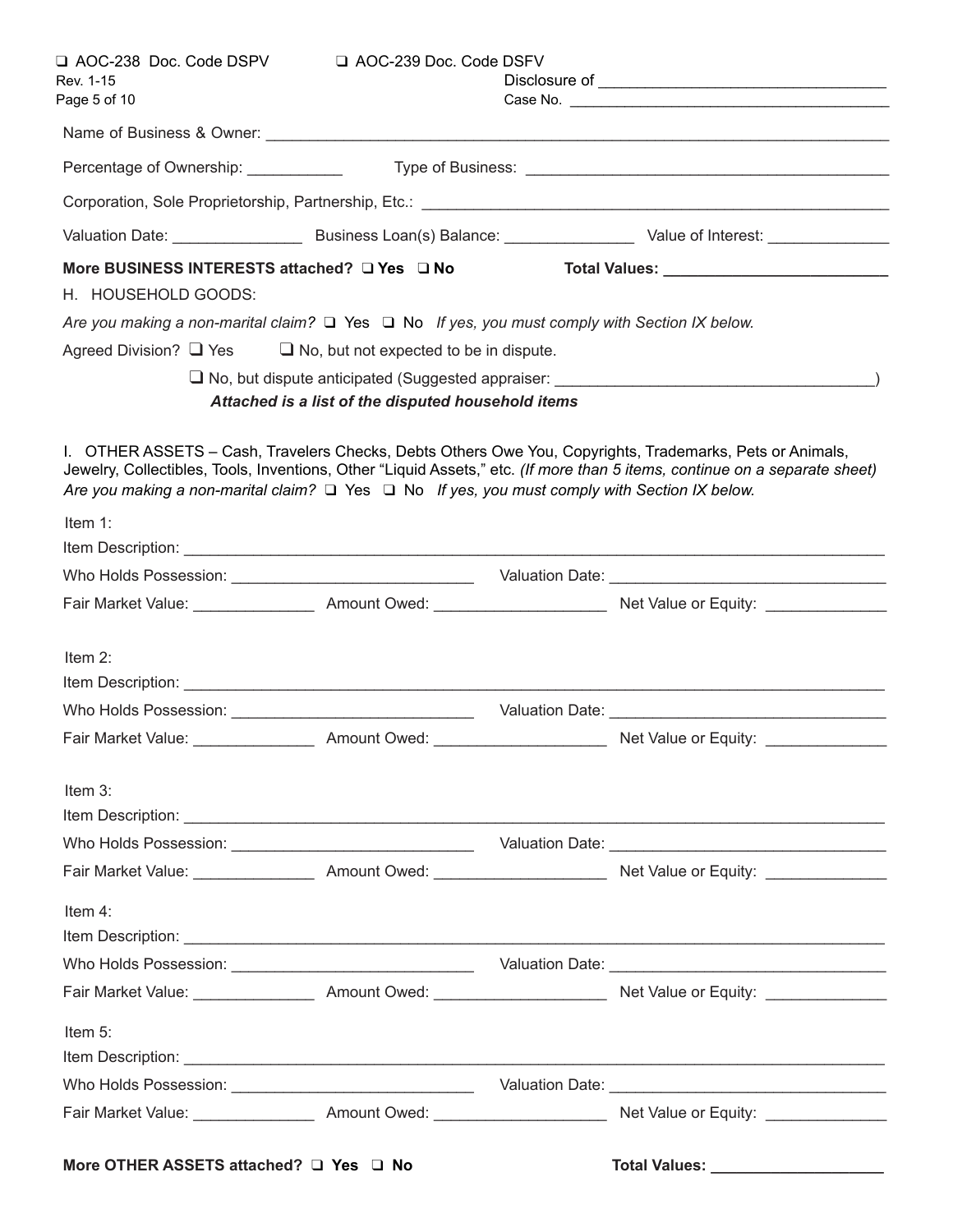| $\Box$ AOC-239 Doc. Code DSFV |               |
|-------------------------------|---------------|
|                               | Disclosure of |
|                               |               |

**VI. OTHER DEBTS NOT PREVIOUSLY LISTED** *(Do not list account numbers)* Includes credit card balances, credit union loans, signature loans and other unsecured debt. *(If more than 5 debts, continue on a separate sheet)*

| Creditor 1:                     |                                                                            |                            |
|---------------------------------|----------------------------------------------------------------------------|----------------------------|
|                                 |                                                                            |                            |
|                                 |                                                                            |                            |
|                                 |                                                                            |                            |
|                                 |                                                                            |                            |
| Creditor 2:                     |                                                                            |                            |
|                                 |                                                                            |                            |
|                                 |                                                                            |                            |
|                                 |                                                                            |                            |
| Creditor 3:                     |                                                                            |                            |
|                                 |                                                                            |                            |
|                                 |                                                                            |                            |
|                                 |                                                                            |                            |
|                                 |                                                                            |                            |
| Creditor 4:                     |                                                                            |                            |
|                                 |                                                                            |                            |
|                                 |                                                                            |                            |
|                                 |                                                                            |                            |
| Creditor 5:                     |                                                                            |                            |
|                                 |                                                                            |                            |
|                                 |                                                                            |                            |
|                                 |                                                                            |                            |
|                                 |                                                                            |                            |
| More DEBTS attached? Q Yes Q No |                                                                            | Total Debt Balances: _____ |
|                                 |                                                                            |                            |
|                                 | VII. EXPECTED POST-DIVORCE LIVING EXPENSES SCHEDULE (Do not include debts) |                            |
|                                 | Not necessary if maintenance or child support are not being claimed.       |                            |
|                                 | Do the parties' combined gross incomes exceed \$15,000 per month?          | $\Box$ Yes<br>$\Box$ No    |

If **NO**, do not include children's personal expenses below.

If **YES**, list children's personal expenses such as private school tuition, tutors,

camps, activity fees, clothing, etc. on a separate sheet.  $\Box$  Attached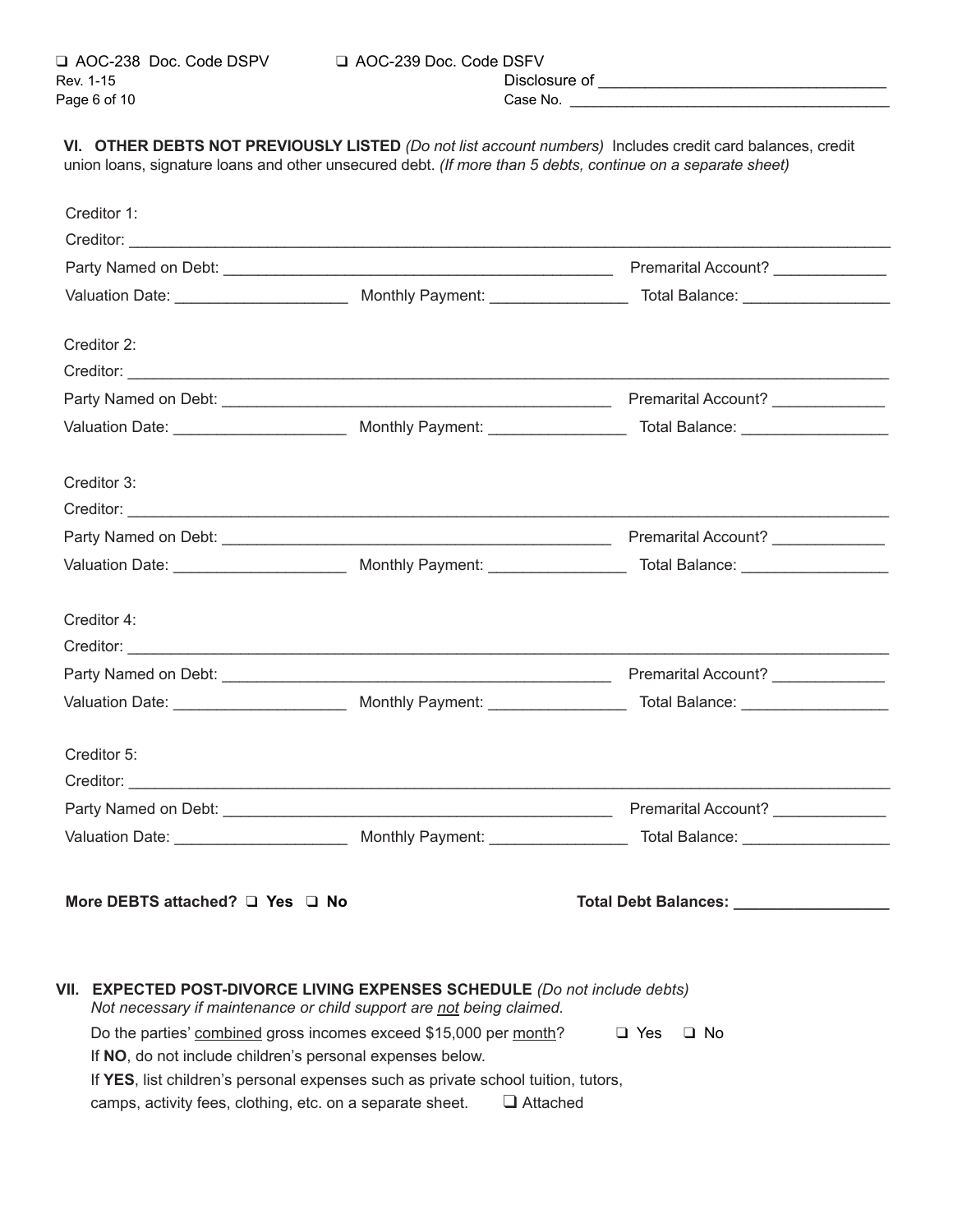A. COMMON EXPENSES FOR FAMILY (Party and any children of the marriage) FOOD/GROCERIES FOR FAMILY (Non-entertainment) HOUSING Cable Garbage collection Electric, gas, propane & oil utilities Home maintenance & repairs Homeowner's insurance Household supplies Maid service Property taxes Rent or 1st mortgage 2nd mortgage/home equity loan **Telephone** Mobile phone Vet/pet supplies Yard expense/maintenance Water/sewage **TRANSPORTATION**  Gas and oil Liability insurance License/taxes/tag Payment/loan Repairs/maintenance Other – bus, taxi, tolls & parking OTHER FAMILY EXPENSES (list): Sub-total from attached other family expenses, if needed  $\Box$  Attached SUBTOTAL (Column A)

q AOC-238 Doc. Code DSPV q AOC-239 Doc. Code DSFV

| <b>B. YOUR PERSONAL EXPENSES</b><br>(not including any children's expenses) |  |  |
|-----------------------------------------------------------------------------|--|--|
| Church and charitable donations                                             |  |  |
| Clothing                                                                    |  |  |
| Cosmetics, hygiene & toiletries                                             |  |  |
| Disability insurance                                                        |  |  |
| Dry cleaning & laundry                                                      |  |  |
| Entertainment, including<br>restaurants & movies                            |  |  |
| Hair care (barber, salon, etc.)                                             |  |  |
| Internet access                                                             |  |  |
| Life insurance (whole life or term)                                         |  |  |
| Manicures & pedicures                                                       |  |  |
| Newspapers, magazines & books                                               |  |  |
| Professional dues or uniforms                                               |  |  |
| Sports, exercise, hobbies, crafts, etc.                                     |  |  |
| Travel (monthly average)                                                    |  |  |
| <b>MEDICAL</b>                                                              |  |  |
| Dental (including orthodontics)                                             |  |  |
| Eyeglasses, contacts & hearing aids,<br>exams and testing                   |  |  |
| Insurance (hospitalization)                                                 |  |  |
| Medical doctor(s)                                                           |  |  |
| Prescription medication                                                     |  |  |
| OTHER PERSONAL EXPENSES (list):                                             |  |  |
|                                                                             |  |  |
|                                                                             |  |  |
| Sub-total from attached other personal<br>expenses, if needed □ Attached    |  |  |
| <b>SUBTOTAL FROM COLUMN B</b>                                               |  |  |
| SUBTOTAL FROM COLUMN A                                                      |  |  |
| SUBTOTAL FROM CHILDREN'S<br><b>EXPENSE LIST ATTACHMENT</b>                  |  |  |
| <b>GRAND TOTAL</b><br>OF COLUMN A, B, AND<br><b>ATTACHMENTS</b>             |  |  |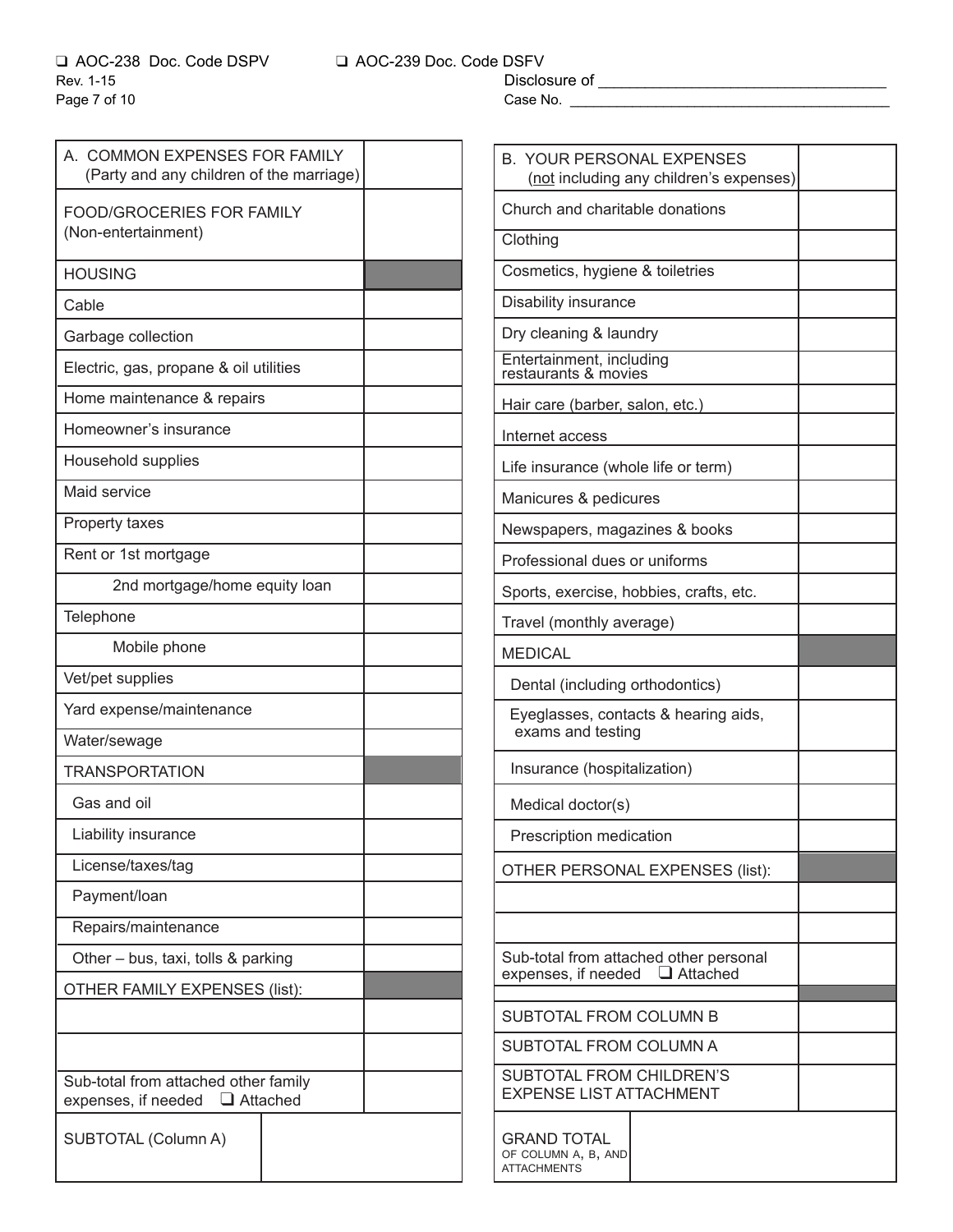#### **VIII. OTHER**

A. Special needs of parties:

B. Bankruptcy: \_\_\_\_\_\_\_\_\_\_\_\_\_\_\_\_\_\_\_\_\_\_\_\_\_\_\_\_\_\_\_\_\_\_\_\_\_\_\_\_\_\_\_\_\_\_\_\_\_\_\_\_\_\_\_\_\_\_\_\_\_\_\_\_\_\_\_\_\_\_\_\_\_\_\_\_\_\_ C. Lawsuits: which is a set of the set of the set of the set of the set of the set of the set of the set of the set of the set of the set of the set of the set of the set of the set of the set of the set of the set of the

\_\_\_\_\_\_\_\_\_\_\_\_\_\_\_\_\_\_\_\_\_\_\_\_\_\_\_\_\_\_\_\_\_\_\_\_\_\_\_\_\_\_\_\_\_\_\_\_\_\_\_\_\_\_\_\_\_\_\_\_\_\_\_\_\_\_\_\_\_\_\_\_\_\_\_\_\_\_\_\_\_\_\_\_\_\_\_\_\_ \_\_\_\_\_\_\_\_\_\_\_\_\_\_\_\_\_\_\_\_\_\_\_\_\_\_\_\_\_\_\_\_\_\_\_\_\_\_\_\_\_\_\_\_\_\_\_\_\_\_\_\_\_\_\_\_\_\_\_\_\_\_\_\_\_\_\_\_\_\_\_\_\_\_\_\_\_\_\_\_\_\_\_\_\_\_\_\_\_ \_\_\_\_\_\_\_\_\_\_\_\_\_\_\_\_\_\_\_\_\_\_\_\_\_\_\_\_\_\_\_\_\_\_\_\_\_\_\_\_\_\_\_\_\_\_\_\_\_\_\_\_\_\_\_\_\_\_\_\_\_\_\_\_\_\_\_\_\_\_\_\_\_\_\_\_\_\_\_\_\_\_\_\_\_\_\_\_\_

**IX. REQUIRED ATTACHMENTS** (to be sent ONLY to opposing party or opposing counsel and not filed with the Court): To complete this section, you must attach all of the following documents and/or provide the requested information on a separate sheet and attach to this form. In the spaces provided, mark as follows:

"A" = to indicate that the requested document/information is attached.

"U" = to indicate that the requested document/information is unavailable (Provide explanation on a separate page)

"N/A" = if not applicable

### A. PERSONAL INFORMATION OF BOTH PARTIES

### B. INCOME AND EMPLOYMENT OF BOTH PARTIES

| A, U, N/A | Item $#$ |                                                                                          |
|-----------|----------|------------------------------------------------------------------------------------------|
|           |          | Three (3) most recent paycheck stubs                                                     |
|           | 2.       | Federal Income Tax Return for the last year filed                                        |
|           | 3.       | State Income Tax Return for the last year filed                                          |
|           | 4.       | Documentation of all other income for the past 48 months, including source of income and |
|           |          | amount of income received year-to-date                                                   |

### C. CHILDREN

| A, U, N/A | Item # |                                                                                                 |
|-----------|--------|-------------------------------------------------------------------------------------------------|
|           |        | Verification of work-related child care expenses                                                |
|           | 2.     | Verification of cost of health/dental insurance for children's portion (e.g. difference between |
|           |        | cost of single and family plan)                                                                 |

### D. ASSET SCHEDULES

| A, U, N/A | Item# |                                                                                                 |
|-----------|-------|-------------------------------------------------------------------------------------------------|
|           | 1.    | Most recent statement of each bank account                                                      |
|           | 2.    | Most recent brokerage statement or documentation of purchase and/or value for each investment   |
|           | 3.    | Explanation of source of cash holdings, location and amount of cash                             |
|           | 4.    | For each piece of real estate, copy of deed, documentation of all indebtedness (i.e., mortgage, |
|           |       | home equity loan, liens, etc.) including unpaid balance and payoff (with date payoff amount     |
|           |       | obtained) for each debt, and current tax assessment                                             |
|           | 5.    | Declaration page of life insurance policies and documentation of cash surrender                 |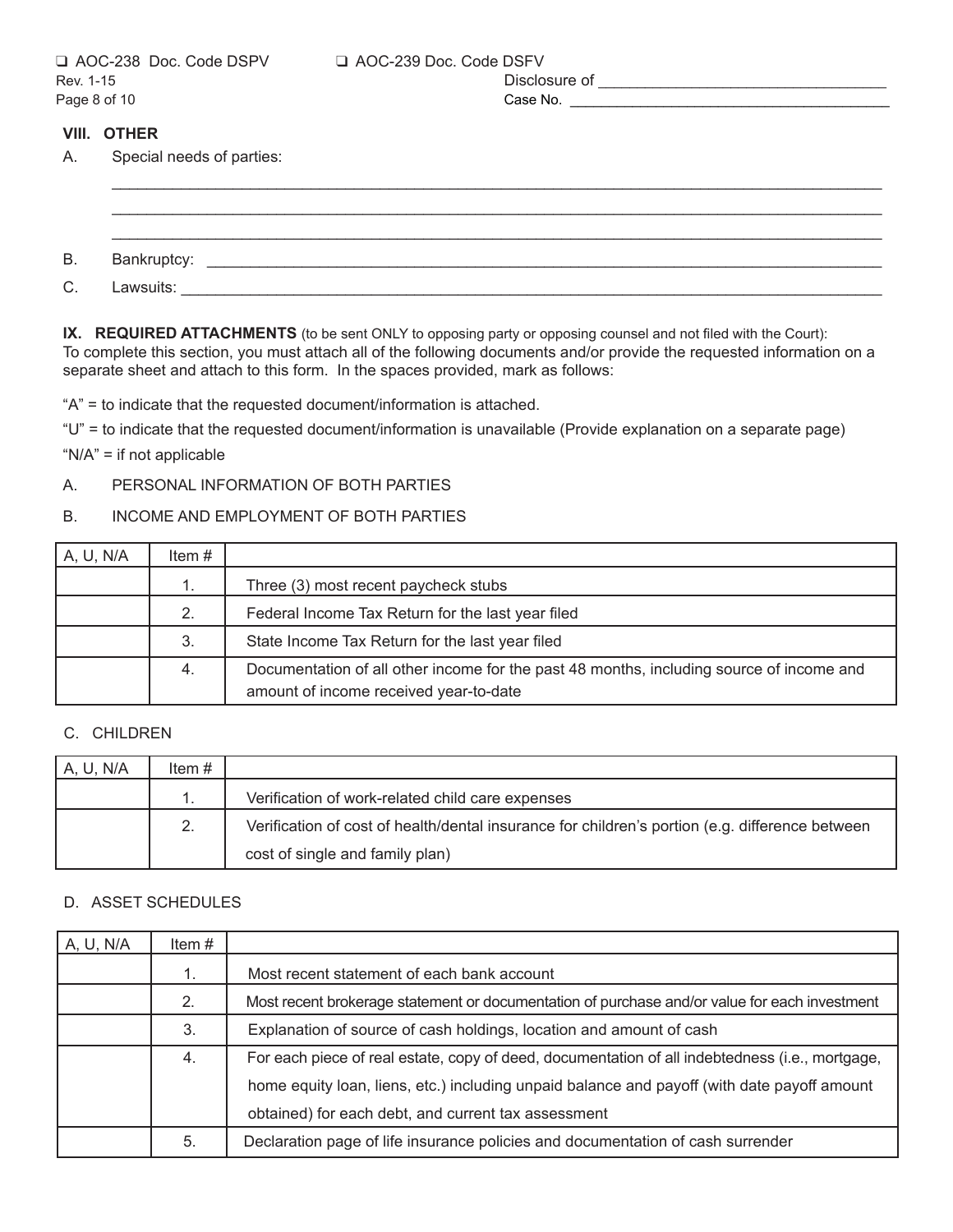| A, U, N/A | Item# |                                                                                                                                                                                              |
|-----------|-------|----------------------------------------------------------------------------------------------------------------------------------------------------------------------------------------------|
|           | 6.    | Documentation of benefits accrued in pension, profit sharing, 401(k) or other retirement plans,<br>including most recent statements of each such plan and the name, address and phone number |
|           |       | of plan administrator                                                                                                                                                                        |
|           | 7.    | For each vehicle, provide amount of payoff of any indebtedness (including date payoff amount                                                                                                 |
|           |       | obtained) and copy of title                                                                                                                                                                  |
|           | 8.    | For each business interest, list name of business, extent of interest or title in business (i.e.                                                                                             |
|           |       | owner, shareholder, partner, etc.), provide a copy of last income tax return filed by business                                                                                               |
|           |       | and documentation of income earned (or portion received) through business during last                                                                                                        |
|           |       | twenty-four (24) months                                                                                                                                                                      |
|           | 9.    | Provide a list describing any other assets you have an interest in, including any documentation                                                                                              |
|           |       | as to the value of the non-marital interest, date asset was acquired, and source of non-marital                                                                                              |
|           |       | interest (trace and document non-marital funds used to acquire each asset)                                                                                                                   |
|           | 10.   | NON-MARITAL INTEREST. For each asset in which you claim a non-marital interest, provide                                                                                                      |
|           |       | the basis and approximate value of non-marital claim. Documentation tracing any non-marital                                                                                                  |
|           |       | asset shall be produced if available, and if not currently available, shall be produced when                                                                                                 |
|           |       | available, or as specified by separate court order                                                                                                                                           |

### E. DEBT SCHEDULE

| A, U, N/A | Item $#$ |                                                                                                  |
|-----------|----------|--------------------------------------------------------------------------------------------------|
|           |          | For each debt, provide the last statement or documentation of unpaid balance, or explain         |
|           |          | why documentation is not available                                                               |
|           | 2.       | For each debt designated as "non-marital", list the party you think should assume responsibility |
|           |          | for said debt and why                                                                            |

### **VERIFICATION**

I, \_\_\_\_\_\_\_\_\_\_\_\_\_\_\_\_\_\_\_\_\_\_\_\_\_\_\_\_\_\_\_\_\_\_\_\_\_\_\_\_, declare under penalty of perjury that the information contained herein, including the information provided on any schedules and attachments, is true and accurate to the best of my knowledge, information and belief. Further, I acknowledge that I have read the foregoing instructions and have followed those instructions to the best of my ability.

 $\overline{\phantom{a}}$  , and the contract of the contract of the contract of the contract of the contract of the contract of the contract of the contract of the contract of the contract of the contract of the contract of the contrac